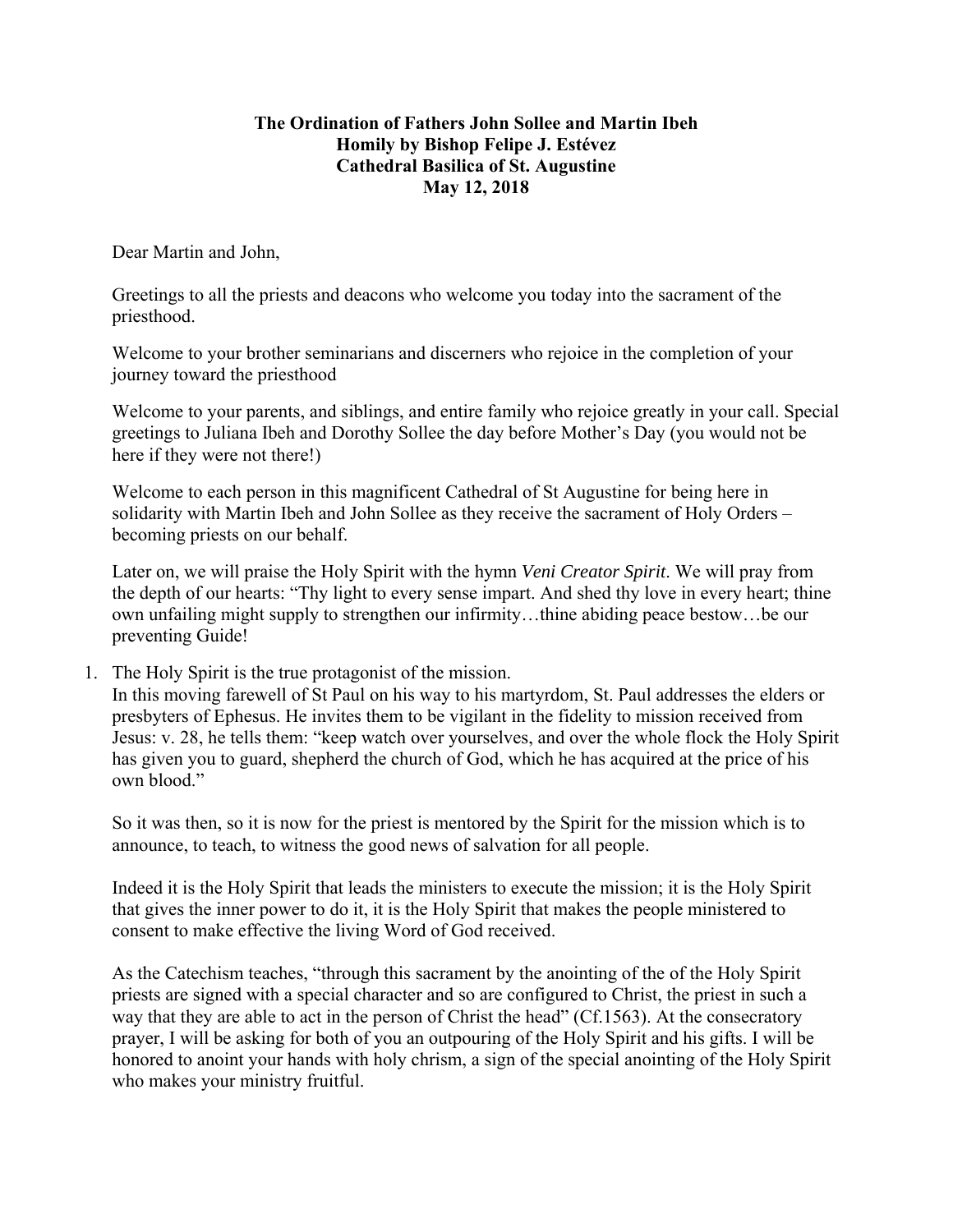From today on, Fathers Martin and John enabled by order of the priesthood will exercise the office of teaching in the name of Christ. How well the rite states it: believe what you read, teach what you believe and practice what you teach.

The gifts of the Spirit: wisdom, understanding, counsel, knowledge, accompany you to live in the word of God as Mother Mary kept that word deep in her Immaculate Heart, pondering and praising…challenged by its force growing in maturity within your own hearts.

- 2. The Holy Spirit will enable you to do the ministry of sanctifying uniting the spiritual sacrifice of the faithful to the sacrifice of Christ especially by the mastery of the Eucharist which you will preside. How wise the words of the ritual: "Understand what you do and imitate what you celebrate." By becoming a man of the Eucharist, you are always in a state of permanent conversion, putting to death any manifestation of sin walking in the newness of the New Man. Becoming a servant of mercy, forgiving the sins of others in the name of the Good Shepherd. As you comfort the sick with holy oil and pray daily all the hours of the day, you carry out the ministry of the sanctification of Christ, the priest in joyful self-giving. Only the power of the Holy Spirit can deepen this self-giving turning your life like Mother Mary; a life lived as a Magnificat for God, a life of joy radiating true love.
- 3. The Holy Spirit forms you to love in the manner of the Good Shepherd.

Today you become priests at the service of the Body of Christ…God's flock. It is a body of rich diversity in need of being called to be one for our faith is the same, and it is the same Spirit who gives gifts and charisms for the common good of the one body. The ministry of shepherding is essentially affirming the gifts the Spirit has given to each one, encouraging, like St. Paul, each to manifest these gifts for the good of the entire community.

The best compliment a priest can receive is that he smells like sheep. There is a priest in the Diocese of St. Augustine who can frequently be seen visiting patients in the hospital (often hours after midnight), at cemeteries for funerals, at homes visiting the sick, at anniversary celebrations, which he never misses diocesan events. He joins the members of St. Vincent de Paul in caring for the less fortunate, and he recalls by their first names, couples he has married 20, 30 years ago. This priest embodies what pastoral care is all about; his heart is not lonely because caring for the beautiful body of Christ fills his heart with deep satisfaction.

In Mary, the Holy Spirit fulfills the plan of the Father's loving goodness. With and through the Holy Spirit, the Virgin conceives and gives birth to the Son of God. By the Holy Spirit's power and her faith, her virginity became extremely fruitful. In Mary, the Holy Spirit manifests the Son of the Father, now the Son of the Virgin. Filled with the Holy Spirit, she makes the Word visible in the humility of his body. At the end of this mission of the Spirit, Mary became the Woman, the new Eve, mother of the living, mother of St Augustine who loved to say, of the whole Christ. (CCC 722-726).

The Diocese of St. Augustine has been enriched by the presence of Our Lady under the avocation "of la Leche" for more than 400 years. It is a maternal presence. It reflects the humility of the divine Son of God who became a vulnerable child in need of feeding by Mary of Nazareth